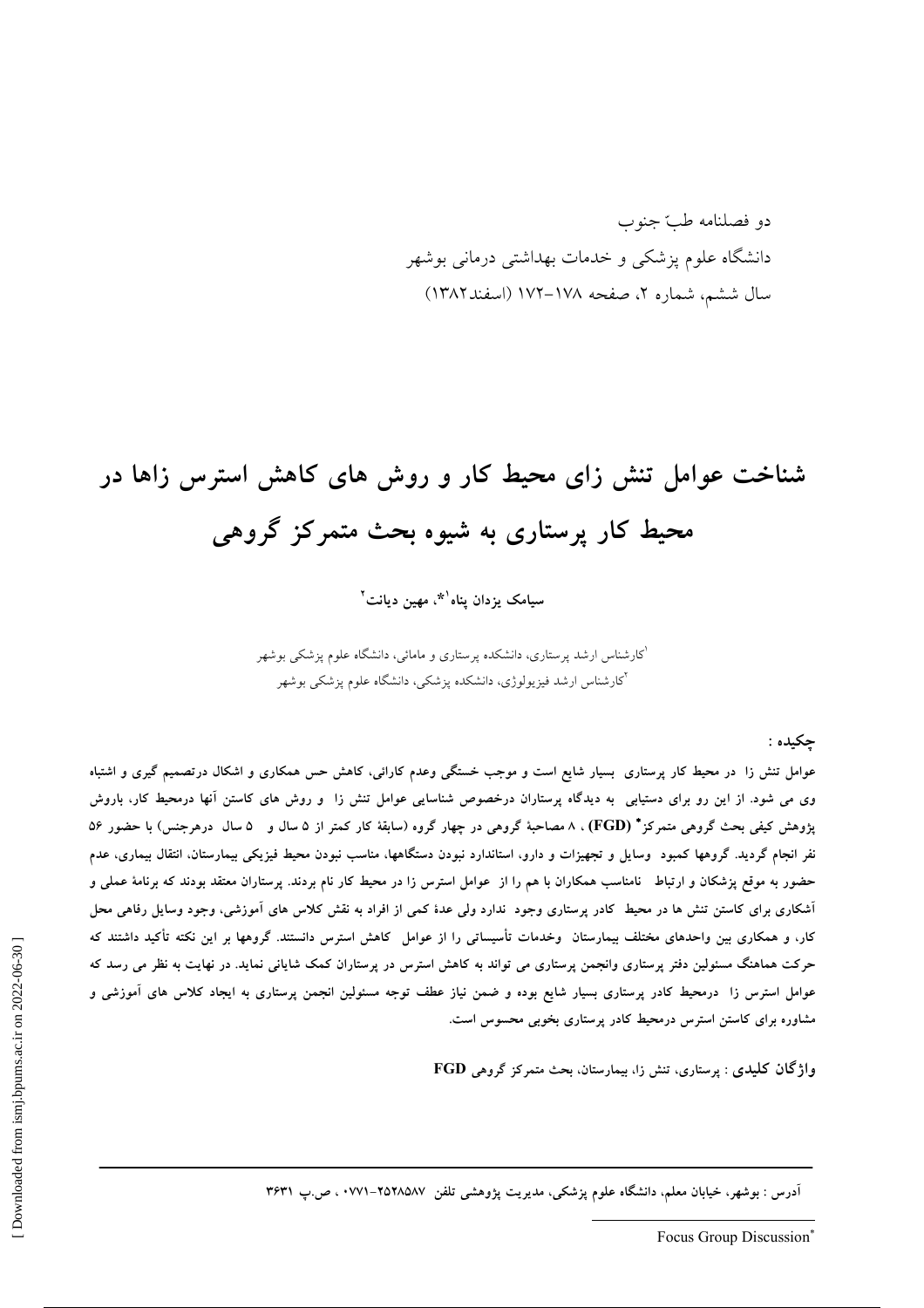مقدمه:

تنش زا عاملی است که می تواند با تاثیر بر روی فرد باعث تنش (استرس) وي شود(١). با پيشرفت علم و تکنولوژی و افزایش فشارهای اجتماعی, بیشتر جوامع توجه خود را به موضوع استرس معطوف داشته اند. استرس روى انسان می تواند تاثیر جسمی - روحی وذهنی بگذارد، استرسور به معنی هر چیزی که باعث استرس می شود با تاثیر برروی یکی از سه مورد ذکر شده می تواند اثر گذارشود، ولی سرانجام باعث اختلال و تاثیر بر روی تمامی سیستم های بدن خواهد شد(۲).

حدود۵۰ تا۸۰ درصد از همه بیماری ها با پدیده استرس ارتباط نزديكي دارند، بطور مثال زخم معده، آسم برونشیال, آرتریت، حملات قلبی, الکلیسم , سرطان و بیماری های عصبی را می توان نام برد. بنظر موریس و فارست اثراتی را که آزاد شدن کاته کولامین ها در حین تنش روی ارگانهای مختلف بدن خواهد گذاشت نباید از نظر دور داشت، بطور مثال بر روی کبد باعث افزایش گلوکز شده و نهایتاً باعث دیابت می گردد، در معده زخم آنرا سبب می شود، در عروق خونی باعث فشار خون، فشار به قلب و حملات قلبي مي شود(٣).

به هر صورت, استرس یک موضوع پیچیده می باشد. شناخت درباره استرس و اثرات آن طی چند دهه اخیر نظر دانشمندان مختلف را در تخصص های روانی – اجتماعی – عصبی به خود جلب کرده است(۴). پاسخهای مختلف به استرسور، به طور طبیعی باعث تغییرات فیزیولوژیک و رفتاری، در این زمینه اساسی و مهم شمرده می شود؛ تالسکدروف در تایید این موضوع می گوید: پاسخ به استرس شامل واكنش فيزيولوژيك (سيستم عصبي سمپاتیک – محور هیپوفیز هیپوتالاموس و سیستم آدرنال), سایکولوژیک (اضطراب و افسردگی وغیره) و رفتاری است. وی معتقد است یکی از راههای مهم مقابله با استرس پیشگیری از آن است که این امر توسط شناخت هویت و اجتناب از استر سورهاست(۵).

سیک دلایل اساسی و منطقی را بین بیماری جسمی و استرس بیان نمود و اظهار نمود تداخل اثرات

استرس روی روح و روان و بدن شخص را نمی توان از استرسورهای محیطی جدا کرد، بخصوص از افرادی که بطور دائم با آن در تماس هستند(۶). پرستار باید با انواع استرسورها بخصوص أنهايى كه توسط افراد ايجاد ميشوند آشنا شود. بطور مثال, استرسورهای مربوط به کار شایع هستند(۷). بعضی از این استرسورها محدود به کار و یا شخص وی هستند که می توان از وضعیت های ناتوان کننده هنگام کار، حجم زیاد کاری و زیاد بودن مدت زمان کار نام برد(۸).

گروهی از افرادی که دائم با استرسورهای محیطی سر و کار دارند، پرسنل پرستاری هستند. درکشورهای دیگر دراین زمینه نیز مطالعاتی شده، برای مثال تسای در تایوان طبق تحقیقی روابط بین پرسنلی و مشکلات همراه آن را از بیشترین عوامل استرس زا شمرده است(۹). ما در این پژوهش کیفی به روش بحث متمرکز گروهی Focus Group Discussion، با هدف شناخت عوامل تنش زای محیطی در پرسنل کادر پرستاری مبادرت نموده و همچنین از دیدگاه پرستاران به کنکاش در قلمرو روش های کاهش استرس زا در محیط کار می پردازیم.

## مواد و روش کار

این مطالعه بصورت بررسی کیفی Qualitative) (Research از نوع مصاحبه متمرکز گروهی Focus) (Group Discussion طرح ریزی شده است. در مراحل اجرای این مطالعه, هماهنگ کننده (Facilitators) گروهها و یادداشت برداران حضور داشتند. مصاحبه برروی زنان ومردان شاغل دركادر پرستارى شهر بوشهر اجرا گرديد که با توجه به جنس و سابقه اشتغال (کمتر از ۵ سال و ۵سال و بالاتر) به دو گروه اصلی زن و مرد، بطور کلی چهار گروه جداگانه تقسیم شدند. برای هرگروه، دو مصاحبه جداگانه با حضور افراد جدید صورت گرفت.

در هر مباحثه متمرکز گروهی, حداقل ۶ و حداکثر ۷ نفر شرکت داشته اند. پرسشنامه راهنما که در قالب سؤالاتی متناسب با اهداف مطالعه طراحی شده بود در چند مصاحبه به عنوان پیش آزمون از نظر قابل اعتماد بودن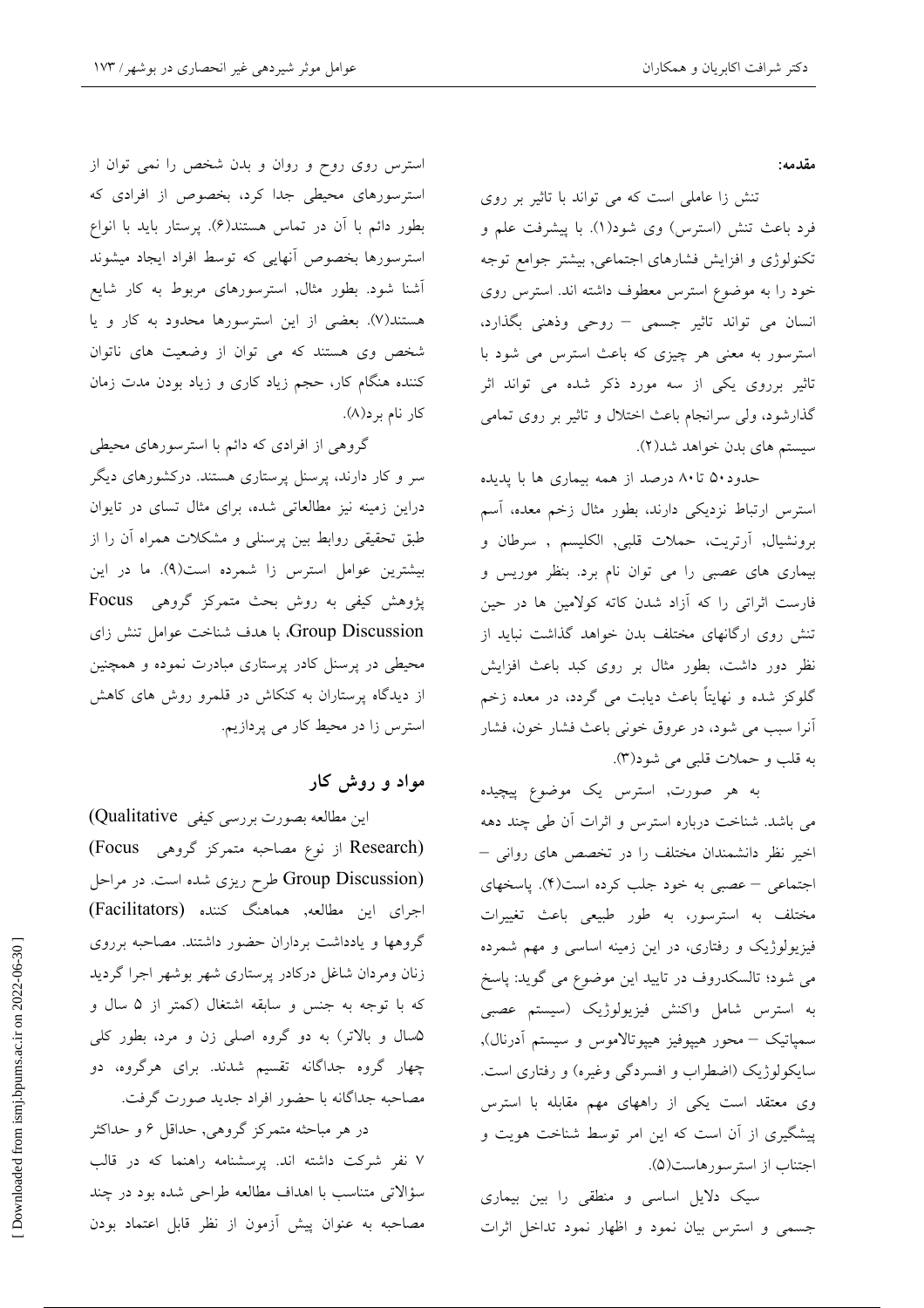انجام هر مصاحبه (FGD) بين ١/۵ الى ٢ ساعت زمان صرف شد. نمونه پرسشنامه راهنما در جداول ۱ و ۲ آمده است. پرسشنامه راهنما بر اساس اهداف مختلف در زمینه شناخت عوامل تنش زای محیطی و روشهای گوناگون مؤثر در کاهش آنها در کادر پرستاری تنظیم شده بود

سؤالات، زمان لازم برای اجرای طرح سؤالات و بحث بر روی آنها بررسی شده و اشکالات آن به گونه ای برطرف شد که سؤالات قابل درک برای شرکت کنندگان بوده و در مدت تعیین شده, هماهنگ کننده گروه قادر باشد در مورد هر یک از آنها اطلاعات لازم و کافی را کسب نماید. برای

| جدول شماره۱) پرسشنامه راهنمای بحث متمرکز گروهی در خصوص شناخت عوامل تنش زای محیطی در کادر پرستاری |
|--------------------------------------------------------------------------------------------------|
| – آیا در محیط کاری بیمارستان عواملی وجود دارند که باعث استرس شوند؟ اگر بلی هــر                  |
| نوع عاملی که بنظر می رسد را نام ببرید.                                                           |
| – آیا کار شما بصورت شیفت در گردش است؟ درکدام یک از شیفت ها استرس بیشــتری                        |
| وجود دارد؟ چرا؟                                                                                  |
| – چنانچه در محیط کار شما استرسور وجـود داشـته باشــد اثــر آن بــر پرســنل پرســتاری             |
| چيست؟                                                                                            |

جدول شماره۲) پرسشنامه راهنمای بحث متمرکز گروهی در خصوص روش های گوناگون مؤثر در کاهش تنش ناشی از استرسورهای محیط کار در پرسنل کادر پرستاری

| –کدامیک از روشها یا اقداماتی که در بیمارستانهای شهر بوشهر انجام می شود باعث ک   |
|---------------------------------------------------------------------------------|
| شدن استرس در پرسنل پرستاری می شوند؟                                             |
| – چه افرادی یا سازمانها یا دفاتر خاصی می توانند باعث کاهش تنش ناشی از استرسورها |
| شوند؟ چگونه؟                                                                    |
| – چه پیشنهادی جهت کاهش تنش ناشی از استرسورها در محیط کار دارید؟                 |

نتايج :

#### هدف اول: وجود عوامل تنش زا در محیط کارپرسنل پرستاری

افراد شرکت کننده به اتفاق آراء بیان نمودند که در محیط کار بیمارستان عواملی وجود دارد که باعث استرس می شود. شرکت کنندگان بیان نمودند که در محیط بیمارستان عواملی همانند : کمبود وسایل، دارو و امکانات تخصصی و استاندارد نبودن دستگاهها و محیط فیزیکی بيمارستان، انتقال بيماري بخصوص بيماري هاي عفوني، عدم حضور پزشکان متخصص در بخش ها و یا دیر آمدن آنها، برخورد نامناسب پزشک یا پرسنل و برخورد بین آنها، وجود بيماران بد حال و توقعات بيمار و همراهان، عدم وجود امکانات رفاهی و تفریحی، هزینه بالای زندگی، عدم پرداخت به موقع حقوق و مزايا مثل اضافه كارى و حق

کارانه، ارتباط نامناسب همکاران با هم، عدم مهارت پرسنل، نبودن آموزش مداوم، نداشتن امنیت کافی، عدم حمایت بیمارستان از پرسنل در مواردی که مشکل قانونی پیش می آید، مدیریت ضعیف، شلوغی بخش ها، عدم ارتباط مسئولين و وجود اختلاف نظر با آنها، عدم تناسب طبقاتي، عدم اجرای شرح وظایف، طولانی بودن شیفت, بخصوص شیفت شب از جمله عواملی هستند که باعث استرس مي شوند.

هدف دوم : شیفت در گردش و استرس زا بودن آن

همهٔ افراد شرکت کننده در پژوهش شیفت شب در گردش بودند. اکثر آنها بیان کردند که در شیفت شب استرس بیشتری وجود داردو علت أن را بدین صورت توضيح دادند: كمبود پرسنل و تنها بودن در بخش، كمبود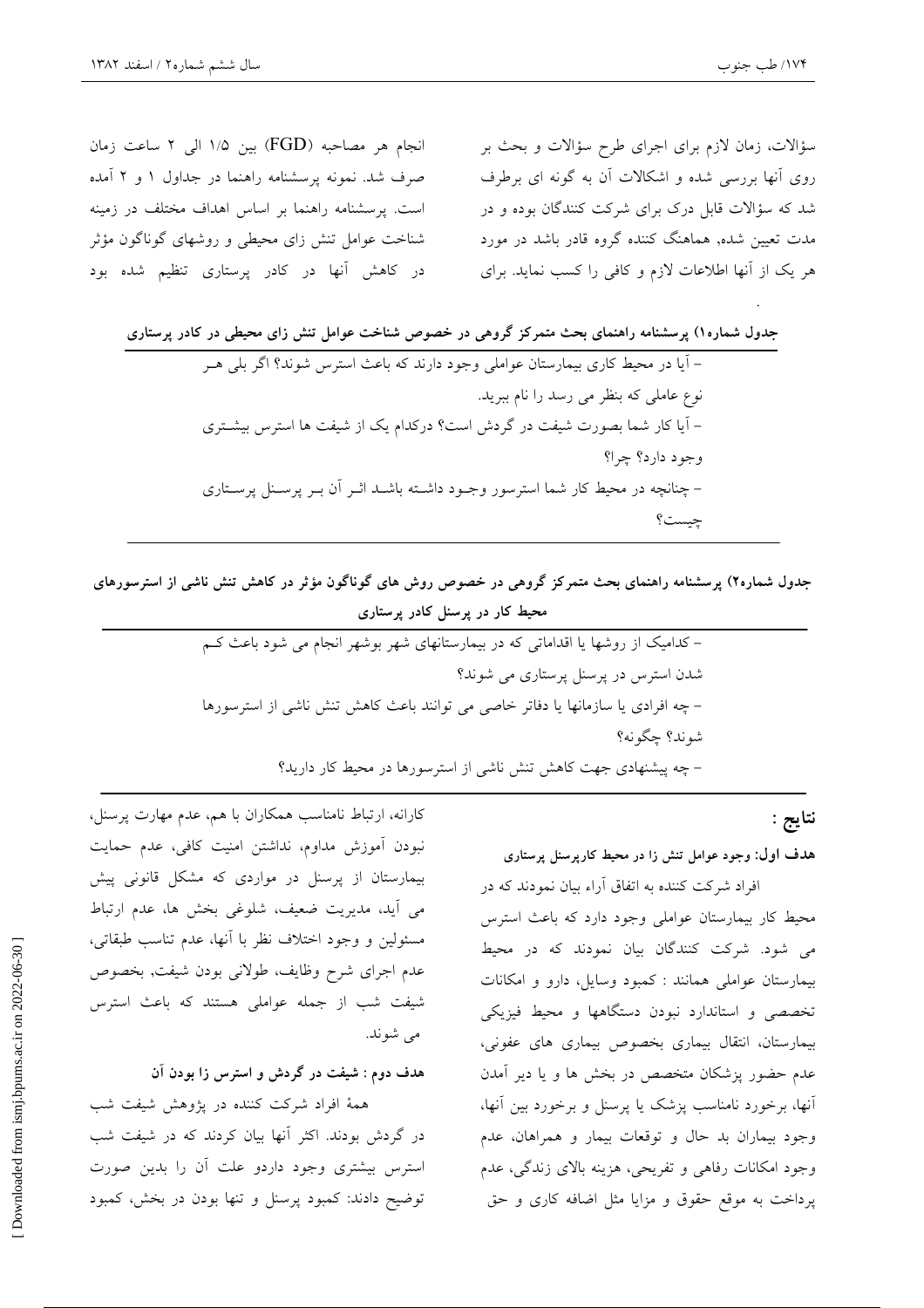کادر خدماتی، کمبود امکانات و تجهیزات و عدم دسترسی به دارو و داروخانه, عدم دسترسی به همهٔ مسئولین مثلاً مسئولین بخش، کمبود زمان استراحت و طولانی بودن شيفت شب.

بیش از نیمی از افراد مورد پژوهش علت استرس زا بودن شیفت شب را کمبود تعداد پزشکان و در دسترس نبودن پزشک بخصوص, پزشک متخصص، در دسترس نبودن دارو و تجهیزات کافی، نداشتن امنیت کافی و کمبود نگهبان ذكر كردند.

هدف سوم: اثرات عوامل استرس زا در محیط کار پرستاری:

اکثر شرکت کنندگان اظهار نمودند که استرسورها باعث خستگی و عدم کارایی کافی، عصبانی شدن، برخورد های نابجا، بهم خوردن برنامه های شخصی، صدمه زدن به خود و بیمار، کاهش حس همکاری، اشکال در تصمیم گیری و اشتباه در کار ها، تضعیف شدن از نظر روحی و جسمی، کم شدن بازدهی فرد، پیری زودرس -تغییر چهره در پرستار می شود. عدهٔ کمی از افراد نیز از اثرات استرس بر روی دستگاه گوارش در دراز مدت، پرخاشگری با خانواده، اشکال در تصمیم گیری، بهم خوردن برنامه های شخصی را ذکر نمودند.

هدف چهارم: اقدامات انجام شده یا در حال انجام جهت کم کردن استرس پرسنل پرستاری:

شرکت کنندگان معتقد بودند که در بیمارستان های بوشهر تاکنون اقدام خاصی جهت کم شدن استرس در پرسنل پرستاری انجام نشده است، با این حال عده کمی از افراد وجود کلاس های آموزشی، وجود وسایل رفاهی مثل اطاق استراحت، محوطه سازی و همکاری بین واحدهای مختلف بیمارستان و وجود نیروی انتظامی و ارائه خدمات بیشتر از سوی تأسیسات نیز که تا حدی باعث کاهش استرس شده را نام بردند.

هدف پنجم: سازمان ها یا افراد مؤثر در کاهش استرس یرسنل پرستاری:

افراد شرکت کننده در پژوهش, مسئولین دانشگاه پرسنل بخش، دفتر پرستاری، مسئولین کشوری، انجمن پرستاری، مسئولین تأسیسات بیمارستان، دفتر مشاوره را به

عنوان افرادی که می توانند باعث کاهش تنش ناشی از استرسورها بشوند معرفى كردنسد كه در تمسام گروهها اختلاف قابل ملاحظه اي در نظرات أنها وجود

هدف ششم: پیشنهادات جهت کاهش تنش ناشی از استرسورها در محیط کار:

برطرف کردن مشکلات رفاهی، تشویق و حمایت از پرسنل، بر طرف کردن کمبود بودجه و پرداخت به موقع حقوق و اضافه کار، افزایش تعداد پرسنل در شیفتها، آموزش پرسنل و رعایت احترام از طرف پزشکان، انجام کامل شرح وظایف پرسنل، همکاری بیشتر بین پرسنل و تربیت پرسنل با تجربه و مجرب، دسترسی راحت به پزشکان، گزارش کردن نکات مثبت از طرف سوپروایزرها نه فقط نكات منفى، برطرف كردن مشكلات بيمارستان به ترتیب از طریق افزایش امکانات بخش ها و در دسترس نگه داشتن پزشک، برقراری جلسات مختلف بین پرسنل و مسئولین، تفاوت نگذاشتن بین پرسنل و استفاده از سوپروایزرهای بیشتر، تشکیل تیم احیاء در بیمارستان را به عنوان پیشنهاداتی جهت کاهش تنش ناشی ازاسترسورها در محیط کار ذکر کردند.

### بحث:

نداشت.

شناخت استرسورها محيطى وبرطرف كردن أنها در هر حرفه ای کمک به پیشرفت آن حرفه در رسیدن به اهداف آن خواهد کرد و معهذا در حرفه پرستاری نیز رسیدن به هدف آن حرفه که همانا رسیدگی به حال بیمار باشد از اهمیت ویژه ای برخوردار است. این تحقیق به خوبی نشان داد که استرسورهای محیطی بسیاری وجود دارند که از طرف پرسنل کادر پرستاری به آنها اشاره گردید که می توان بطور مثال به مواردی مثل مناسب نبودن محیط فیزیکی بیمارستان، شلوغی بخش ها، ارتباط نامناسب بین همكاران، فاصله طبقاتي بخصوص از نظر رعايت سلسله مراتب و پاداش، اشاره کرد که اینها از جمله قسمتی از عوامل استرسور شمرده شدند. این نتایج با تحقیقی که توسط تسایی در تایوان صورت گرفت تقریباً هم خوانی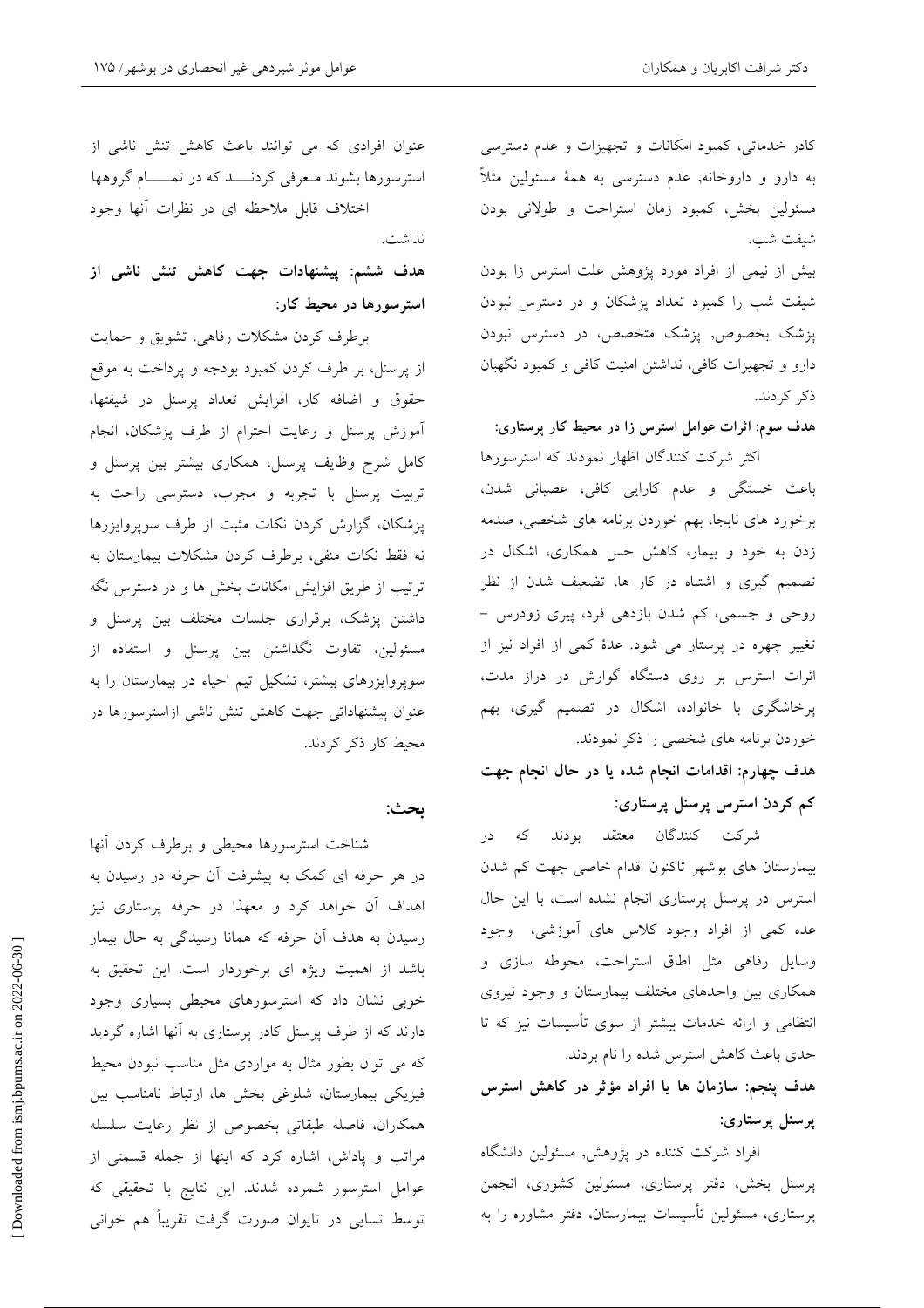داشت. در تحقیق وی عواملی مثل روابط پرسنلی و شلوغی محيط كار ذكر شده بود (٩). عوامل دیگری مثل کمبود پرسنل، شلوغی بخش ها و محیط فیزیکی کار نیز ذکر شده که این عوامل در تحقیق هلپس و همکارانش نیز اشاره شده است(۱۰). در تحقیق داگلاس نیز شلوغی محیط کار و ارتباط همکاران با یکدیگر از جمله عوامل استرس زا شمرده شدند(١١).

در بررسی یای نی (۲۰۰۱) مرگ ومیر , دعوا با همکاران (ارتباط همکاران) , قبول مسئولیت , عدم آمادگی روحی و جسمی از عوامل استرس زا شمرده شدند که باعث خستگی روحی در آنها می شد (۱۲). در تحقیق کاکس (۲۰۰۳) نیز بحث و دعوای همکاران و برخوردهای ناشایسته آنها با هم در محیط کار بعنوان یکی از استرسورهای مهم نام برده شد که حتی به عنوان یکی از عوامل عدم رضایت شغلی هم محسوب شد (١٣).

در تمامی این تحقیق ها, از جمله تحقیق انجام شده در شهر بوشهر, عواملي مثل شلوغي محيط كار (بخش ها)، ارتباط همکاران یا روابط پرسنلی از جمله عواملی هستند که باعث استرس می شوند.

در بررسی استین کمپ (۱۹۹۸) نیز که بر روی پرستاران بخش سوختگی صورت گرفت, کار زیاد و عدم پاداش به موقع, مهمترین استرسورها شمرده شدند. در بررسی وی داشتن ارتباط خوب بین پرستاران و تیم حمایتی, آنها را قادر به انطباق با استرسورها ساخته بود (١۴).

ویلر(١٩٩٨) نیز در مطالعه خود, زیاد بودن مدت یا زمان کار کردن را از بیشترین منابع استرس در پرستاران برشمرده است. با این وجود پرستاران از حرفه خود راضی بودند و آنهایی که سابقه بیشتری داشتند اظهار کردند در صورت انتخاب مجدد, شغل پرستاری را به عنوان حرفه خود انتخاب می کردند (١٥).

در مطالعهٔ انجام شده در شهر بوشهر, شرکت کنندگان بیان کردند در شیفت شب استرس بیشتری وجود دارد و دلایل خود را نبود امکانات و تجهیزات، عدم دسترسی به داروخانه و کمبود پرسنل و کمبود کادر خدماتی، عدم دسترسی به مسئولین و در دسترس نبودن

پزشک و نداشتن امنیت کافی ذکر کردند که لازم است در این مورد تعمق بیشتری صورت گیرد.

لوی (۱۹۸۵) معتقد است که بررسی سیستم های در رابطه با استرس به ما نشان می دهد که نه تنها بیماری جسمی باعث استرس روحی و روانی می شود، بلکه استرس روحی هم می تواند باعث بیماری جسمی شود(۱۶). شرکت کنندگان اظهار نمودن که عوامل استرس زا باعث خستگی و عدم کارایی، عصبانی شدن، برخورد نابجا و اشتباه در کارها می شود. در این رابطه کوهن و هربرت (۱۹۶۶) معتقدند، استرس عاملی در توسعه و نمو بیماری های جسمی و روانی است که در هر زمان کارایی شخص را پایین خواهد آور د (۱۷).

واگنر وجیسون (۱۹۹۷) در نظر گرفتن نوع و تعداد استرسورهای شخصی را در روند مراقبت از بیمار مهم می دانند(۱۸). در مطالعه آنها که در مورد استرسورهای شغلی و سندرم خستگی مزمن Chronic fatigue syndrome انجام شد, بیشتر پرستاران استرس ناشی از عوامل شغلبی را بسیار فراوان ذکر کردند ولی در مورد علائم سندرم خستگی, شرکت کنندگان در پژوهش اظهار نمودند که در بیمارستان های بوشهر تاکنون اقدام خاصی جهت کم شدن استرس در پرسنل پرستاری انجام نشده است.

در پژوهش انجام شده, یکی از پیشنهادات پرستاران جهت کم کردن تنش ناشی از استرسورها بر طرف کردن مشکلات پرسنلی و حل آنها بود. واکنش به استرس در شخص از فردی به فرد دیگر متفاوت است؛ بطوری که در تحقیق هیندز (۱۹۹۴) که در پرستاران بخش سرطان صورت گرفت, پرستاران با تجربه و تازه کار یعنی آنهایی که کمتر از یکسال سابقه خدمت داشتند, از نظر واکنش به استرس در آنها تفاوت محدودی مشاهده شد؛ ولی هر دو گروه واکنش به صورت استعفا نسبت به كار در اين بخش را ذكر كردند  $(19)$ 

در تحقیق کارنا (۲۰۰۴) نیز ارتباط خوب مسئولین با یرستاران, به دادن اطلاعات به آنها در بارهٔ اهداف بیمارستان، کیفیت سرویس دهی, وضعیت بودجه ای و برطرف کردن مشکلات پرسنل می تواند استرس در آنها را کاهش دهد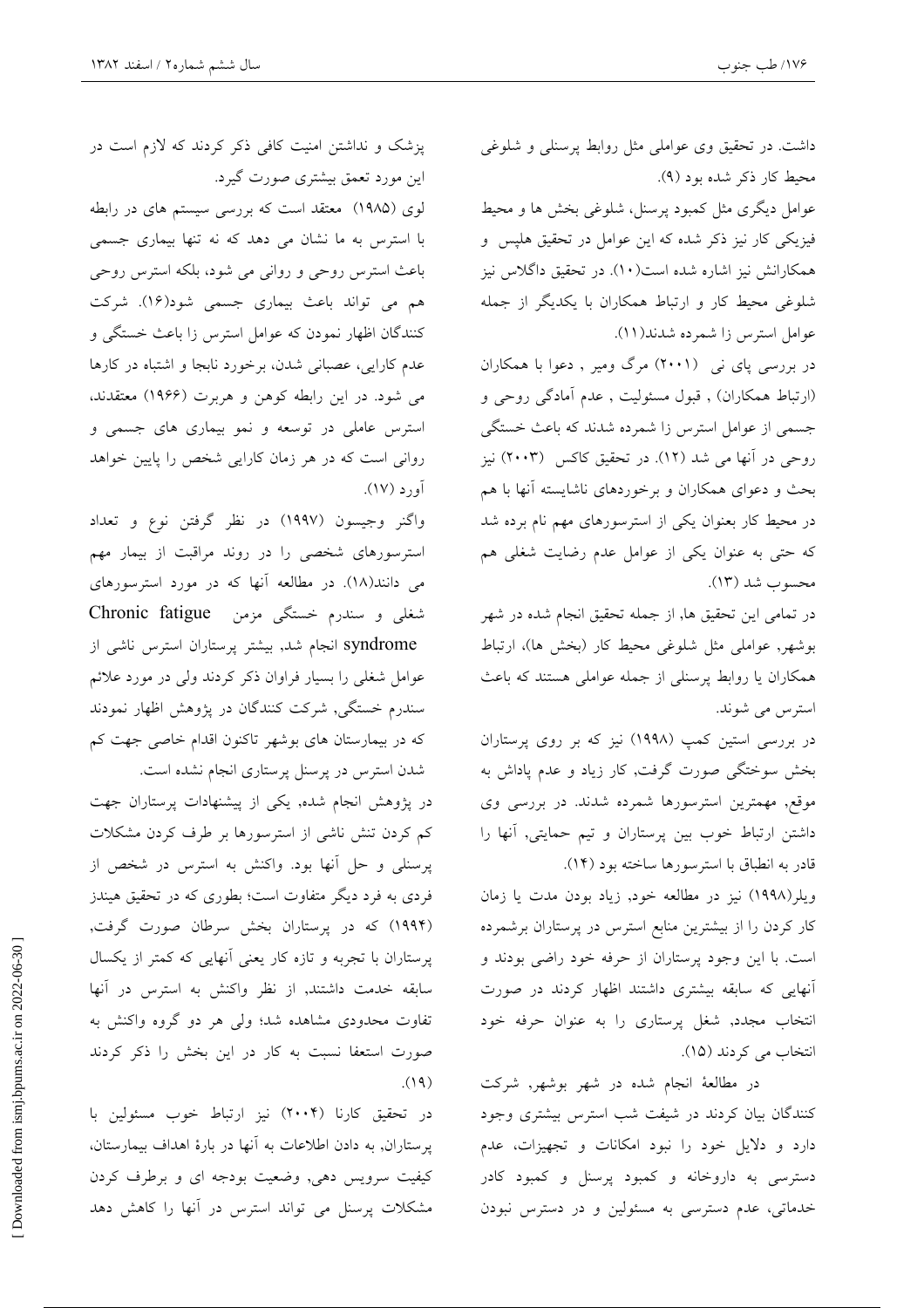بخصوص پس از برخورد با حوادث سختی که جهت بیماران در بخش ها بوجود می آید(۱۰). مک کیو (۲۰۰۴) نیز از تشویق پرسنل طبق یک پروتکل در کاهش استرس پرستاران بخش ویژه نام برده است. داگلاس و همکارانش (۱۹۹۷) نیز طی تحقیقی که در مکزیک در زمینه استرسورهای موجود و نحوهٔ انطابق پرستاران و کمک پرستاران با بعضی از آنها انجام داد به این نتیجه رسید که آنها از روش هایی مثل حل مشکل، پرداختن به تفریح، سر زدن به دوستان و فامیل و صحبت و هم نشینی با آنها و استفاده از روش هایی مثل آرام سازی جهت انطابق با مسائل مربوط جهت مقابله با استرسورهای محیطی استفاده می کنند (۲۱). در رابطه با كاهش استرسورهاى محيطى مسئولين كشور، انجمن يرستارى و مسئولین پرستاری می توانند با شناخت این استرسورها و برطرف کردن آنها کمک به کاهش استرسورهای محیطی کنند.

# قدرداني و تشکر :

در پایان از زحمات کلیه پرسنل پرستاری بیمارستان های ۔<br>آموزشی شهر بوشهر، مسئولین محترم دفاتر پرستاری، سرپرستاران محترم که هماهنگی های لازم را جهت برقرار ساختن مصاحبه ها انجام دادند، نهایت تشکر و قدردان<sub>ی</sub> به عمل می آید. همچنین از زحمات آقای محمد یور و خانم برمک که وظیفه یادداشت برداری ها را بعهده داشته اند قدردانی و سیاس به عمل می آید.

(۲۰). استین کمپ (۱۹۹۸) نیز توجه کردن به پاداش به موقع به پرستاران، توازن بین تعداد بیماران با تعداد پرستاران و توجه بیشتر به مقررات در بین پرستاران را به عنوان یک راه حل ذکر کرده بود (۱۴). در همین رابطه یعنی توجه به مشکلات پرسنل، پای نی (۲۰۰۱) تعلیم و تربیت پرسنل پرستاری با برنامه های مشورتی , حل کردن مجادلات پرسنل , آموزش به پرسنل در مورد استفاده از مکانیسم های انطباقی , عدم استفاده از یر ستاران غیر مسئول و غیر شایسته در بخش را پیشنهاد می کند (١٢). تحقیق ابوالرعب (٢٠٠۴) نیز نشان داد که حمایت اجتماعی از پرستاران می تواند در نحوهٔ کار آنها تأثیر بسزای<sub>ی</sub> داشته باشد. بعلاوه تشویق، همکاری گروهی و انتقال از مکانیسم های انطباقی مؤثر در هنگام کار بالینی بسیار مؤثر است و حتی پیشنهاد داده شد که به دانشجویان پرستاری استفاده از این مکانیسم ها را آموزش دهند (۲۱).

از جمله مواردی که از طرف پرستاران مورد پژوهش در این تحقیق جهت مقابله با استرسورها ذکر شد، بر طرف کردن مشکلات بیمارستان و برقراری ارتباط بین مسئولین و پرسنل و بيشتر كردن زمان استراحت و تشويق آنها بود. هلیز (۱۹۹۷) در تحقیق خود بیان کرد که پرستاران جهت مقابله با این مسائل (استرسورها) پیشنهاداتی ارائه دادند، از جمله بکار گرفتن تعداد پرسنل بیشتر در بخش ها، فراهم كردن زمان بيشتر جهت استراحت در اطاق استراحت،

### References : \_

1. Butrus PA. Stress management. In: Phipps WJ. Medical-surgical nursing. 4th ed. St Louis: Mosby, 1991, 197.

2. Patrica DB. Psychosocial Nursing. 2nd ed. Philadelphia: JB Lippincott Co, 1989, 134.

3. Breakhead LM. The effects of stress. In: Breakhead LM. Psychiatric mental health nursing. USA: JB Lippincott Co, 1984, 144.

4. Witek Janusek L. Stress. In:Lewis SM, Medical surgical nursing. 5th ed. St Louis: Mosby, 2000, 92.

5. Tolksdrof W. Preoperation stress. Research approach and methods of treatment. Auasthesial Intensivmed Notallmed Schmerzther 1997; 32: S318-24.

6. Sack R. Psychosomatic disorder. In: Synders ED.

Biological aspects of mental disorder. New York: Oxford University Press, 1980, 191.

10. Helps S. Experiences of stress in accident and emergency nurses. Accid Emerg Nurs 1977; 5:48-53.

<sup>7.</sup> Holt RR. Occupational stress. In: Goldberger L, Brezitz S. Handbook of stress: Theoretical & Clinical Aspects. New York: Free press, 1993, 44.

<sup>8.</sup> Repetti RL. The effects of workload and social environment at work on health. In: Goldberger. L, Breznits. S. Handbook of Stress: Theoretical & clinical aspects. 2nd ed. New York: Free Press, 1993, 135

<sup>9.</sup> Tsai SL. Chinese nurse stress in Taiwan, Republic of China. Issues Ment Health Nurs 1993; 14: 275-285.